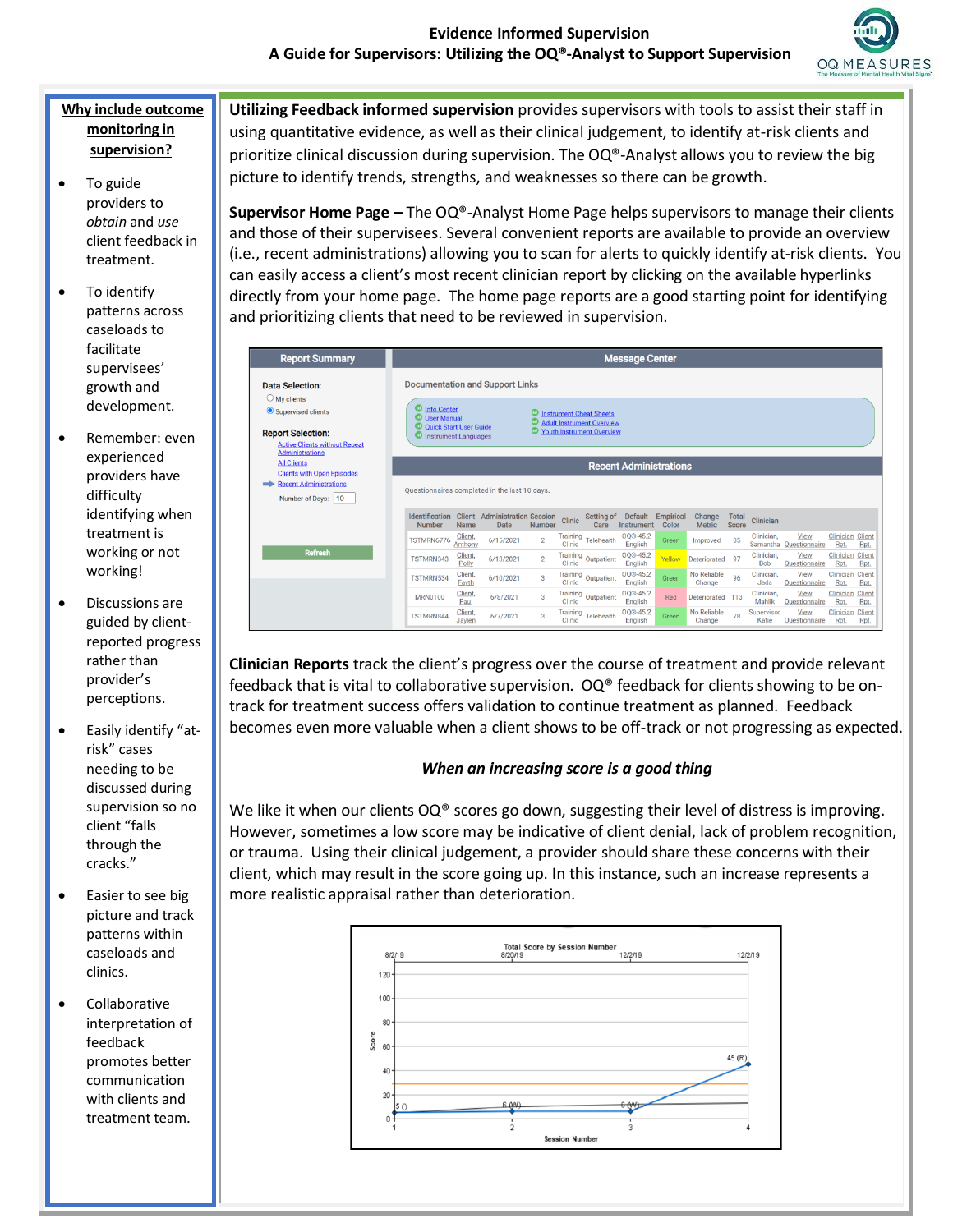

#### **Staff Retention and Skills Cultivation**

- Continuous education.
- Reinforce successes and emphasize partial gains!
- **Brainstorm** challenges.
- Tailored staff training and strengths coaching.
- Literature clearly indicates staff usually better at some cases than others.

#### **Appropriate Use of OQ®**

- Collaboratively with your team, supervisees, and clients.
- With expectations informed by evidence!

#### **Please do NOT use OQ®**

- As a *diagnostic*  tool – it is a progress/outcome measure.
- In *isolation* to make treatment decisions, esp. with counterintuitive results.
- As sole measure of effectiveness of services rendered.
- As a "club" against providers or clients.

# *When an increasing score is a good thing… Reassigning the Baseline: Fresh Start Option*

The  $OQ^{\circ}$ -Analyst will automatically assign the first valid session as the baseline session; however, you may decide to select a subsequent session as your preferred baseline. This function is valuable when a provider feels the initial score is not an accurate representation of their client's level of distress. Changing the baseline recalibrates the algorithm used to determine alerts and feedback messages. A true baseline is critical for accurate aggregate reporting!

|               |                              |                         |                                 |                              |              | <b>Questionnaire Detail</b> |                                                        |                                                                        |                    |                 |               |
|---------------|------------------------------|-------------------------|---------------------------------|------------------------------|--------------|-----------------------------|--------------------------------------------------------|------------------------------------------------------------------------|--------------------|-----------------|---------------|
|               | Episode:<br>Date:<br>Clinic: | Administration ID: 1463 | 1                               | 1/19/2020<br><b>Clinic A</b> | $\checkmark$ | $\check{~}$<br>☑            | Session Number:<br>Setting of care:<br><b>Baseline</b> | $\overline{2}$<br>Outpatient<br>$\bullet$ Outpatient $\circ$ Inpatient | $\check{ }$        |                 |               |
|               | <b>Open Questionnaire</b>    |                         |                                 |                              |              | <b>Save</b>                 |                                                        |                                                                        | <b>Cancel</b>      |                 |               |
|               | <b>Baseline</b>              | Admin.                  |                                 |                              |              |                             |                                                        |                                                                        |                    |                 |               |
|               |                              | <b>Date</b>             | <b>Session</b><br><b>Number</b> | <b>Questions</b><br>Answered | <b>Score</b> |                             |                                                        | Primary<br>Clinician                                                   | Setting of<br>Care | <b>Clinic</b>   |               |
| <b>Select</b> |                              | 3/5/2020                | 5                               | 30                           | 57           | <b>Clinician Rpt.</b>       | <b>Client Rpt.</b>                                     | Clinician, Bob                                                         | Outpatient         | <b>Clinic A</b> | <b>Delete</b> |
| <b>Select</b> |                              | 2/19/2020               | $\overline{4}$                  | 30                           | 59           | <b>Clinician Rpt.</b>       | <b>Client Rpt.</b>                                     | Clinician, Bob                                                         | Outpatient         | Clinic A        | <b>Delete</b> |
| <b>Select</b> |                              | 2/5/2020                | 3                               | 30                           | 64           | <b>Clinician Rpt.</b>       | <b>Client Rpt.</b>                                     | Clinician, Bob                                                         | Outpatient         | <b>Clinic A</b> | <b>Delete</b> |
| <b>Select</b> | $\mathsf{X}$                 | 1/19/2020               | $\overline{2}$                  | 30                           | 62           | <b>Clinician Rpt.</b>       |                                                        | Clinician, Bob                                                         | Outpatient         | Clinic A        | <b>Delete</b> |

# *Reporting Tools for Supervision*

There are several key reports that are especially helpful when providing supervision. The **Individual Reporting** sub-tab provides a dashboard for generating a client status report for both open and discharged clients *per supervisee*. This report allows you to quickly see all of the most recent administrations for a provider's active caseload including the alert status, change metric, and open each client's most recent clinician report from one dashboard facilitating supervision.

| <b>Individual Report Selector</b> |                       |                             |                    |                                                      |                                      |          |                   |                                      |                   |                       |                    |                    |                   |                                   |                                                |
|-----------------------------------|-----------------------|-----------------------------|--------------------|------------------------------------------------------|--------------------------------------|----------|-------------------|--------------------------------------|-------------------|-----------------------|--------------------|--------------------|-------------------|-----------------------------------|------------------------------------------------|
|                                   |                       |                             |                    |                                                      |                                      |          |                   |                                      |                   |                       |                    |                    |                   |                                   |                                                |
| Select clinician:                 |                       |                             |                    |                                                      |                                      |          |                   | Clinician. Bob                       | $\check{~}$       |                       |                    |                    |                   |                                   |                                                |
| Select filter:                    |                       |                             |                    |                                                      |                                      |          |                   |                                      |                   |                       |                    |                    |                   |                                   |                                                |
|                                   |                       |                             |                    |                                                      |                                      |          |                   | All                                  | $\checkmark$      |                       |                    |                    |                   |                                   |                                                |
|                                   | O Discharged Episodes |                             |                    |                                                      |                                      |          |                   | $\Box$ Include secondary assignments |                   |                       |                    |                    |                   |                                   |                                                |
| O Open Episodes                   |                       |                             |                    |                                                      |                                      |          |                   |                                      |                   |                       |                    |                    |                   |                                   |                                                |
|                                   |                       |                             |                    |                                                      |                                      |          |                   |                                      |                   |                       |                    |                    |                   |                                   |                                                |
|                                   |                       |                             |                    |                                                      | <b>Generate Client Status Report</b> |          |                   | <b>Generate Full Client List</b>     |                   |                       |                    |                    |                   |                                   |                                                |
| <b>Individual Report Detail</b>   |                       |                             |                    |                                                      |                                      |          |                   |                                      |                   |                       |                    |                    |                   |                                   |                                                |
|                                   |                       |                             |                    |                                                      |                                      |          |                   |                                      |                   |                       |                    |                    |                   |                                   |                                                |
| Person                            |                       |                             |                    |                                                      |                                      |          |                   |                                      |                   | Last                  |                    |                    |                   |                                   |                                                |
| ID                                | <b>Client Name</b>    | Medical<br>Record<br>Number | Birthdate          | Gender                                               | Clinician<br>Name                    | Clinic   | Episode<br>Number | Instrument                           | Session<br>Number | Admin.<br>Date        | Setting<br>of Care | Empirical<br>Alert | Rational<br>Alert | Change<br>Metric                  |                                                |
| 431                               | Addison, Audrey       | 12335                       | 01/01/2010         | (Default) Female   Clinician, Bob                    |                                      | Clinic A | $\mathbf{1}$      | Y-OQ®30.2 Parent Report English      |                   | 12/06/2019            | Inpatient          | Red                | <b>NA</b>         | No reliable change Clinician Rpt. |                                                |
| 346                               | Anderson, Angelo      |                             | MRNAA11 02/15/2000 | (Default) Male   Clinician, Bob                      |                                      | Clinic A | $\overline{2}$    | 008-GO English                       | $\overline{2}$    | 12/16/2019 Outpatient |                    | <b>NA</b>          | <b>NA</b>         | <b>NA</b>                         |                                                |
| 346                               | Anderson, Angelo      |                             | MRNAA11 02/15/2000 | (Default) Male   Clinician, Bob                      |                                      | Clinic A | $\overline{2}$    | OQ®-45.2 English                     |                   | 05/23/2016 Outpatient |                    | <b>NA</b>          | <b>NA</b>         | <b>NA</b>                         | <b>Clinician Rpt.</b><br><b>Clinician Rpt.</b> |
| 451                               | Client, Sally         |                             |                    | MRN0017 04/19/2005 Questioning/Unsure Clinician, Bob |                                      | Clinic A | $\mathbf{1}$      | 00®-TSM Youth English                |                   | 01/05/2021 Telehealth |                    | <b>NA</b>          | <b>NA</b>         | <b>NA</b>                         | Clinician Rpt.                                 |
| 451                               | Client, Sally         |                             |                    | MRN0017 04/19/2005 Questioning/Unsure Clinician, Bob |                                      | Clinic A | $\mathbf{1}$      | Y-OQ®2.0 Self Report TA English      |                   | 01/05/2021            | Telehealth         | <b>NA</b>          | <b>NA</b>         | <b>NA</b>                         | <b>Clinician Rpt.</b>                          |
| 451                               | Client, Sally         |                             |                    | MRN0017 04/19/2005 Questioning/Unsure Clinician, Bob |                                      | Clinic A | $\mathbf{1}$      | Y-OQ®2.01 Parent Report English      |                   | 02/05/2020 Telehealth |                    | <b>NA</b>          | Yellow            | No reliable change                | <b>Clinician Rpt.</b>                          |
| 451                               | Client, Sally         |                             |                    | MRN0017 04/19/2005 Questioning/Unsure Clinician, Bob |                                      | Clinic A | $\mathbf{1}$      | Y-0082.0 Self Report English         |                   | 03/19/2020 Telehealth |                    | <b>NA</b>          | <b>NA</b>         | No reliable change                | <b>Clinician Rpt.</b>                          |
| 400                               | C-O045, Andrew        |                             | MRN0411 04/11/1994 | (Default) Male   Clinician, Bob                      |                                      | Clinic A | $\mathbf{1}$      | 008-45.2 English                     | 5                 | 07/05/2018 Outpatient |                    | Green              | Green             | No reliable change                | <b>Clinician Rpt.</b>                          |